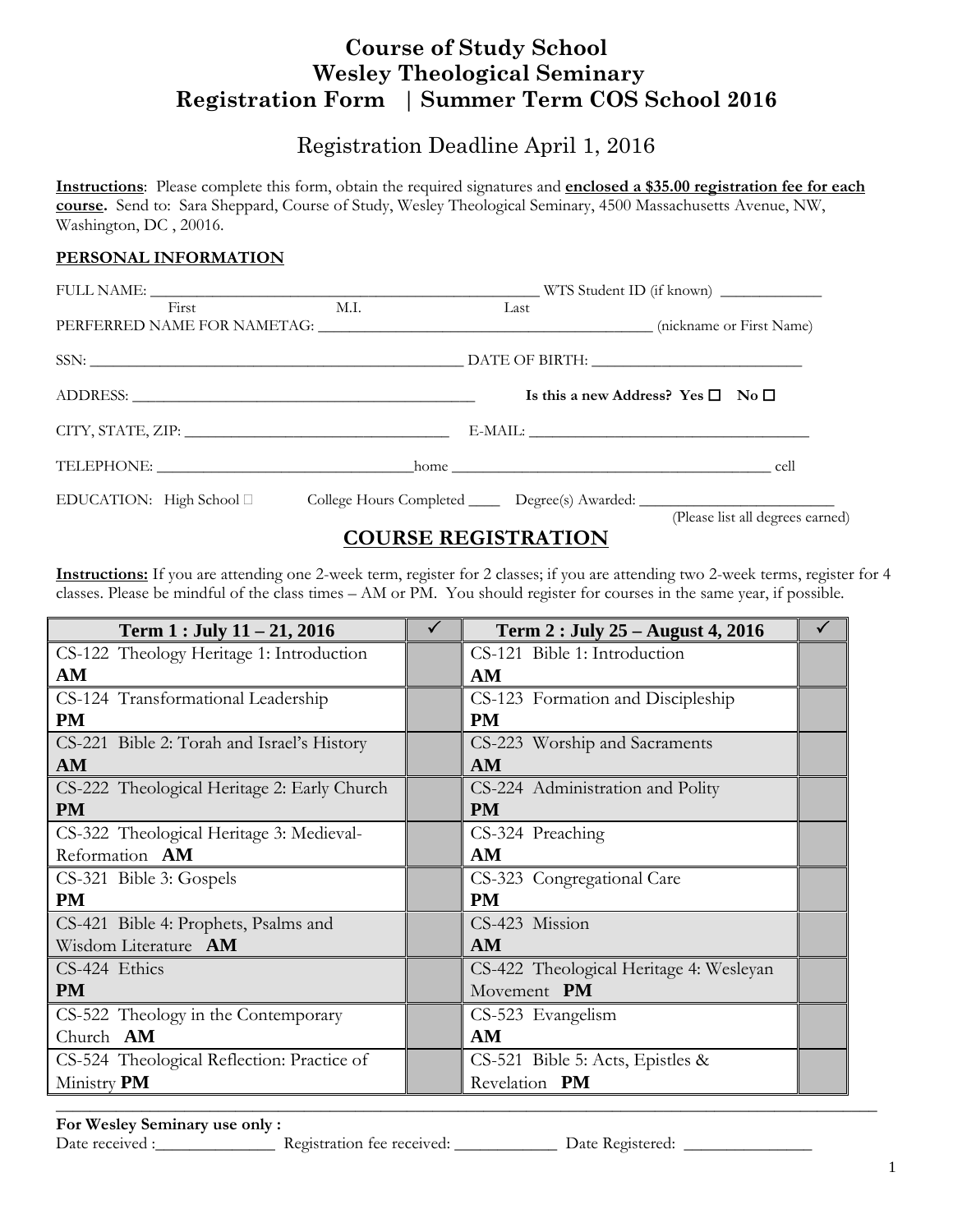|                                                                                                                                                                                                                                                                                                                                                                | Gender: Male $\square$                                                        | Female $\square$                       |  |  |  |
|----------------------------------------------------------------------------------------------------------------------------------------------------------------------------------------------------------------------------------------------------------------------------------------------------------------------------------------------------------------|-------------------------------------------------------------------------------|----------------------------------------|--|--|--|
| This is my first year attending Course of Study at Wesley. Yes $\square$<br>I expect to graduate in 2016<br>$Yes \Box No \Box$                                                                                                                                                                                                                                 | $\mathrm{No}\ \Box$                                                           |                                        |  |  |  |
| Please select one:                                                                                                                                                                                                                                                                                                                                             |                                                                               |                                        |  |  |  |
| $\Box$ Yes! I need housing assigned through Wesley.<br>$\Box$ I do not need housing but would like the meal plan.                                                                                                                                                                                                                                              | $\square$ No, I do not need housing or the meal plan.                         |                                        |  |  |  |
| <b>REQUEST FOR ACCOMODATIONS:</b> Please answer the two questions below. We will assign housing as<br>requested to the best of our ability. Students will be notified of housing assignments in early June. Students taking<br>houseing are automatically enrolled in the meal plan.                                                                           |                                                                               |                                        |  |  |  |
| 1. Choose one housing option:                                                                                                                                                                                                                                                                                                                                  | Double room roommate preference:                                              |                                        |  |  |  |
| On-campus New Residence Hall<br>On-campus Straughn<br>Off Campus Hotel                                                                                                                                                                                                                                                                                         | $\Box$ Single room                                                            |                                        |  |  |  |
| 2. Please answer the following to assist us in<br>room assignments:<br>$\Box$ I use a PAP machine at night                                                                                                                                                                                                                                                     | $\Box$ I am a smoker<br>$\Box$ I have trouble with stairs or mobility issues. | (new doctor's note required each year) |  |  |  |
|                                                                                                                                                                                                                                                                                                                                                                |                                                                               |                                        |  |  |  |
| REQUIRED: Arrival date in DC: _____________, 2016<br>Please list below any physical conditions we should be aware of. This would include diabetes, heart ailments and allergies;<br>physical limitation such as use of scooters, wheelchairs or other mobility issues. We can only help you if you tell us.<br>Please provide as much information as possible. |                                                                               |                                        |  |  |  |
| I give authorization for my records at WTS to be reported to the Division of Ordained Ministry and my Conference and/or<br>District Board of Ordained Ministry. I understand that I am responsible for paying 100% of my housing, meal and/or                                                                                                                  |                                                                               |                                        |  |  |  |
| REQUIRED SIGNITURES: Note: This form will be returned to the student if any of the signatures are missing.<br><b>STUDENT SIGNATURE:</b><br>facility fee costs to Wesley Theological Seminary.                                                                                                                                                                  |                                                                               |                                        |  |  |  |
| <b>CONFERENCE REGISTRAR SIGNATURE:</b><br>** Conference Scholarships are to be awarded directly to the student.**<br>The above referenced Local Pastor is authorized by ___________________________Conference to attend Wesley<br>Theological Seminary Course of Study School 2016.                                                                            |                                                                               |                                        |  |  |  |
|                                                                                                                                                                                                                                                                                                                                                                |                                                                               |                                        |  |  |  |
| of Study School 2016.                                                                                                                                                                                                                                                                                                                                          |                                                                               |                                        |  |  |  |
| <b>DISTRICT SUPERINTENDENT SIGNATURE:</b> This Local Pastor is authorized by my District to attend WTS Course                                                                                                                                                                                                                                                  |                                                                               |                                        |  |  |  |
|                                                                                                                                                                                                                                                                                                                                                                |                                                                               |                                        |  |  |  |